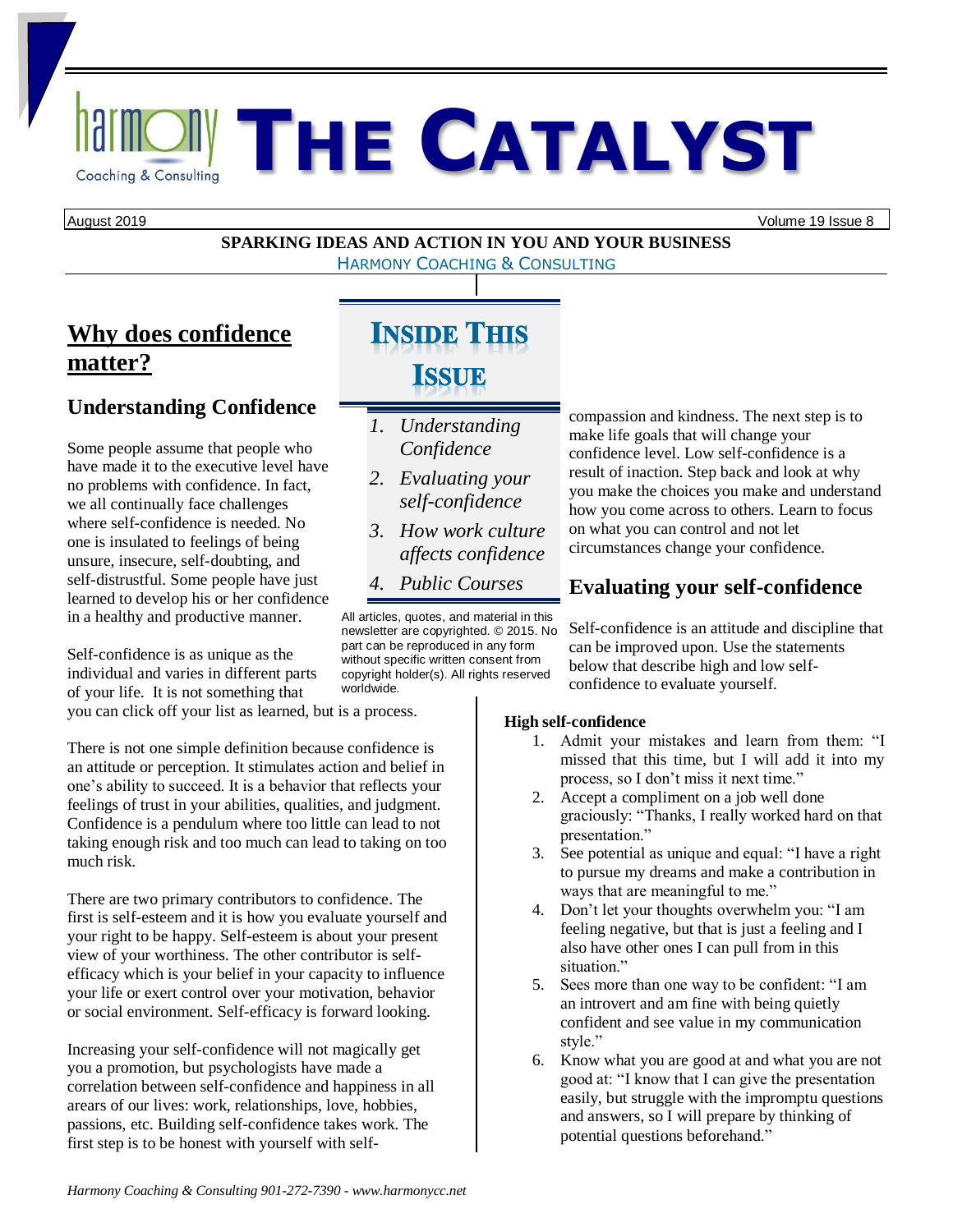- 7. See others first: "I am comfortable with who I am and walk into a room eager to talk to the people.
- 8. Exercise regularly: "I know that exercise is a commitment, but one that will improve my mood and confidence."
- 9. I take criticism and rejection: "I see helpful feedback as a road to success and do not take rejection personally."
- 10. Prepare an appropriate amount: "I plan what I am going to say before a big meeting, but will not obsess over it."
- 11. Handle conflict well: "I can speak my mind and still listen for differences of opinions."
- 12. Do not shy aware from fear: "Everyone is nervous sometimes and being anxious about new experiences is normal."
- 13. Are a team player: "I know that I need to speak up for team and organization and not just speak for myself.
- 14. Sees life as series of ups and downs: "Today is a bad day, but tomorrow will be a different day."
- 15. Have goals: "I set goals for my personal and work life and then work hard to achieve them."

Low self-confidence

- 1. Stay in your comfort zone: "I am not sure if I should apply for that new job because I can't do all the things in the job description."
- 2. Dismiss compliments: "Oh, that presentation was easy, anyone could have done well on it."
- 3. Walk in a room and think how everyone is viewing you: "I look dumpy and I'm sure that I will say something stupid."
- 4. Obsess over potential failure: "I usually spend hours practicing before a big meeting and obsess over all the things that could go wrong."
- 5. See confidence as arrogance: "I hold back because I do not want to be like someone who steps on others toes or be seen as someone who thinks they are the most important person in the room."
- 6. Can't move off topic in head: "I am having trouble getting my work done, because I have monkey brain today."
- 7. Avoid even small change: "I only eat food that I like and that I am used to."
- 8. Use 'sorry' and 'just' in speaking: "When I get nervous, I tend to apologize and use filler words to give me time to find my words."
- 9. Fix other people problems: "I need to correct their mistake before anyone finds out so the department doesn't look bad."
- 10. Unaware of mannerisms: "I am who I am and how people see and hear me is their problem."
- 11. Seeks perfection: "I need to have everything figured out before I start project."
- 12. Look to others or social media for ideals: "I wish I had their dream job, their perfect marriage, or their house."
- 13. Doesn't seek out help: "I don't know how to do that, but if ask for help I will look like I can't do my job."
- 14. Lacks respect for self: "I am useless in this situation and have nothing to contribute."
- 15. Do not have mentor: "I see a mentor as someone who is successful and someone who doesn't have the time to spend with me and is only doing it because they have to."

## **How work culture affects confidence**

Most companies have the standard disclaimer that they do not discriminate based on race, color, religion, sex (including pregnancy, sexual orientation, or gender identity), national origin, disability, age (40 or older) or genetic information (including family medical history). Too often the legal words do not translate into corporate culture. Strong companies and leaders explore the gaps in confidence between these groups. They know that biology, upbringing and society affect confidence, but so does organizational culture. A strong company culture downplays the differences between types of people and instead emphasizes the similarities between people.

Career planning needs to incorporate self-confidence. Job descriptions need to explicitly list the technical and prosocial skills needed for success. Self-confidence should also be a part of goal setting and the performancereview process. Confidence needs to be viewed as much as a factor in success as competence.

Companies need to place a high value on role models. Role models should be elevated and represent a varied range of skills and talents that reflect a more diverse workforce. Promotion and career advancement processes need to create a culture that welcome diverse leadership styles and make sure the leaders in positions also reflect that.

Leaders need to adopt a more of a communal leadership style. One way to do that is by modeling empathy and listening. Strong leaders seek to broadening the scope of attributes and value them in their organization and reward based on them. They publicly talk about failures and struggles. They focus their attention on all levels in the company and not just the jobs that lead to the executive level. They have a mindset that values risk taking, failure and perseverance.

As a coach, I can help you identify your value and wants. Self-assessments and 360s are a good tool to identify your strengths and opportunities. I can also help you gain insights into your current performance. I can guide you in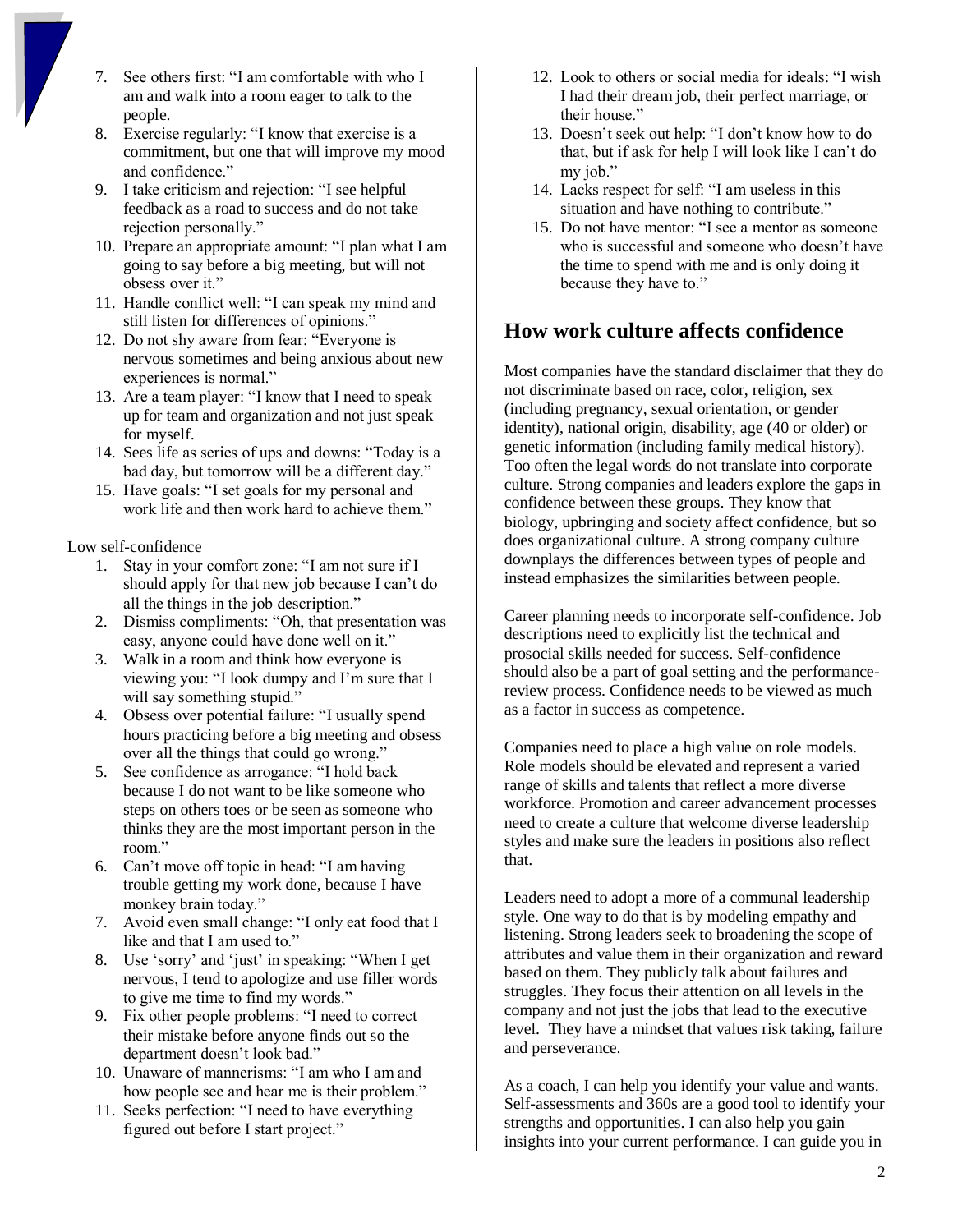setting SMART goals for life and career. Together we can identify habits and thought patterns that can help you achieve your goals.

Harmony Coaching and Consulting can help your company develop the knowledge, skills and abilities your workforce needs. As a coach, we facilitate classes to add tools to your leadership tool box, including coaching that can help improve your confidence in a variety of situations. The next Coaching Clinic workshop is Oct 16 & 17. To register for Coaching Clinic, or find out more information, click here If you're interested in exploring any of these services contact Bill Burtch at Harmony for a consultation at 901-272-7390 or bburtch@harmonycc.net

Bill Burtch PCC, SPHR, SHRM-SCP

> 1650 Faxon Avenue Memphis, TN 38112

> Tel: 901-272-7390

[bburtch@harmonycc.net](mailto:bburtch@harmonycc.net)

[www.harmonycc.net](http://www.harmonycc.net/)